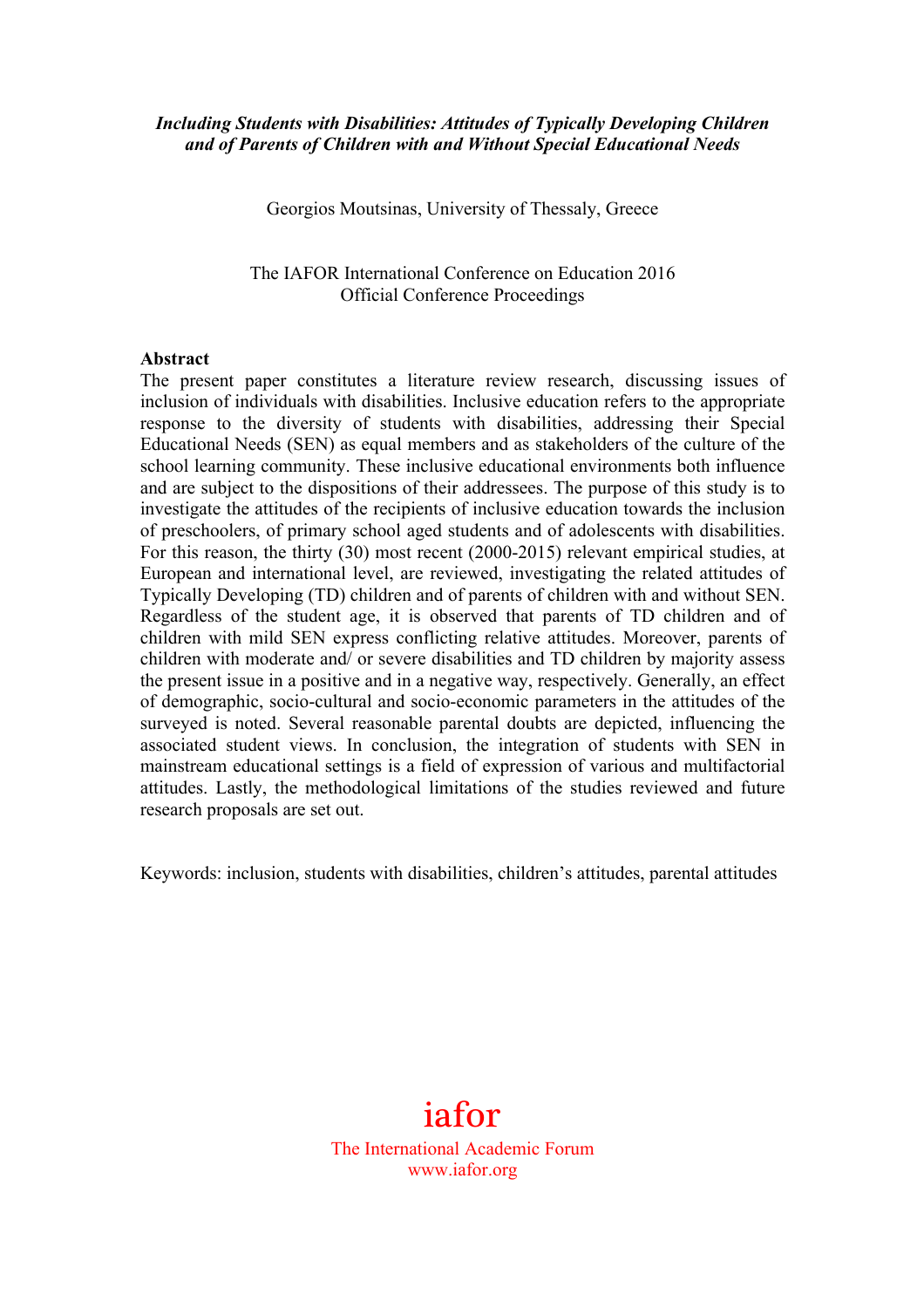#### **Introduction**

Nowadays, the inclusion of children with disabilities in mainstream settings constitutes a significant, realistic and opportune topic for discussion worldwide (Koster, Nakken, Pijl, & Van Houten, 2009; Nakken & Pijl, 2002). In principle, Bossaert, Colpin, Pijl, and Petry (2013) define inclusion as the service and the appropriate support of students of a full range of skills and with Special Educational Needs (SEN) in mainstream classes. In that context, children are perceived as equal members of the school learning community (Pijl & Hamstra, 2005). Yet, inclusive education's specification requires a clarification between mere inclusion and integration (Obiakor, Harris, Mutua, Rotatori, & Algozzine, 2012). Thus, Takala and Ahl (2014) claim that substantial inclusive education involves the increase of student participation in the cultures and in the curriculum of mainstream schools, as well as the reduction of the associated restraining pressures.

Equally, the term SEN presupposes a separation between "normal" and "less normal" students; hence, it entails exclusion (McLeskey, Waldron, & Redd, 2014; Reindal, 2010). In fact, Norwich (2008) argues that the given terminology impedes critical approaches of inclusion, continuing the culture on a separate special education. What's more, Anastasiou and Kauffman (2011) assert that it implies a relative weakness of the trainees, being a language of sentimentalism and bias. On the contrary, substantive inclusive education refers to the receptive and respectful response to diversity as part of human rights, both influencing and being subject to the dispositions of its addressees with and without SEN (Miles & Singal, 2010). Such a cohabitation recommends an inclusive experience of all students (Lindsay, 2007). Yet, separated special schools have encouraged stereotypes, unawareness and a bilateral suspiciousness among individuals with and without disabilities (Polat, 2011). Therefore, in accordance with Armstrong, Armstrong, and Spandagou (2011), they have no right of existence. Finally, the pursuit of an inclusive education necessarily implicates the removal of the provision, the policies and the practices already embedded to the educational structures fostering attitudes of exclusion (Slee, 2013). Consequently, the absence of an empirical study of the attitudes regarding the inclusive education of pupils with SEN on behalf of all its recipients (Hwang  $\&$ Evans, 2011; Runswick-Cole, 2011) led to the necessity of a bibliographical summarization of the research results focused on its individual addressees.

## **Purpose of the study**

The present paper aimed to investigate the attitudes of the recipients of inclusive education towards the inclusion of preschoolers, of primary school aged students and of adolescents with disabilities in mainstream educational settings. For this reason, the thirty (30) most recent (2000-2015) relevant empirical studies, conducted at European and international level, are reviewed, investigating the related attitudes of Typically Developing (TD) children and of parents of children with and without SEN. Summarizing the abovementioned research findings, an attempt will be made to draw conclusions concerning the attitudes of the surveyed towards inclusive education.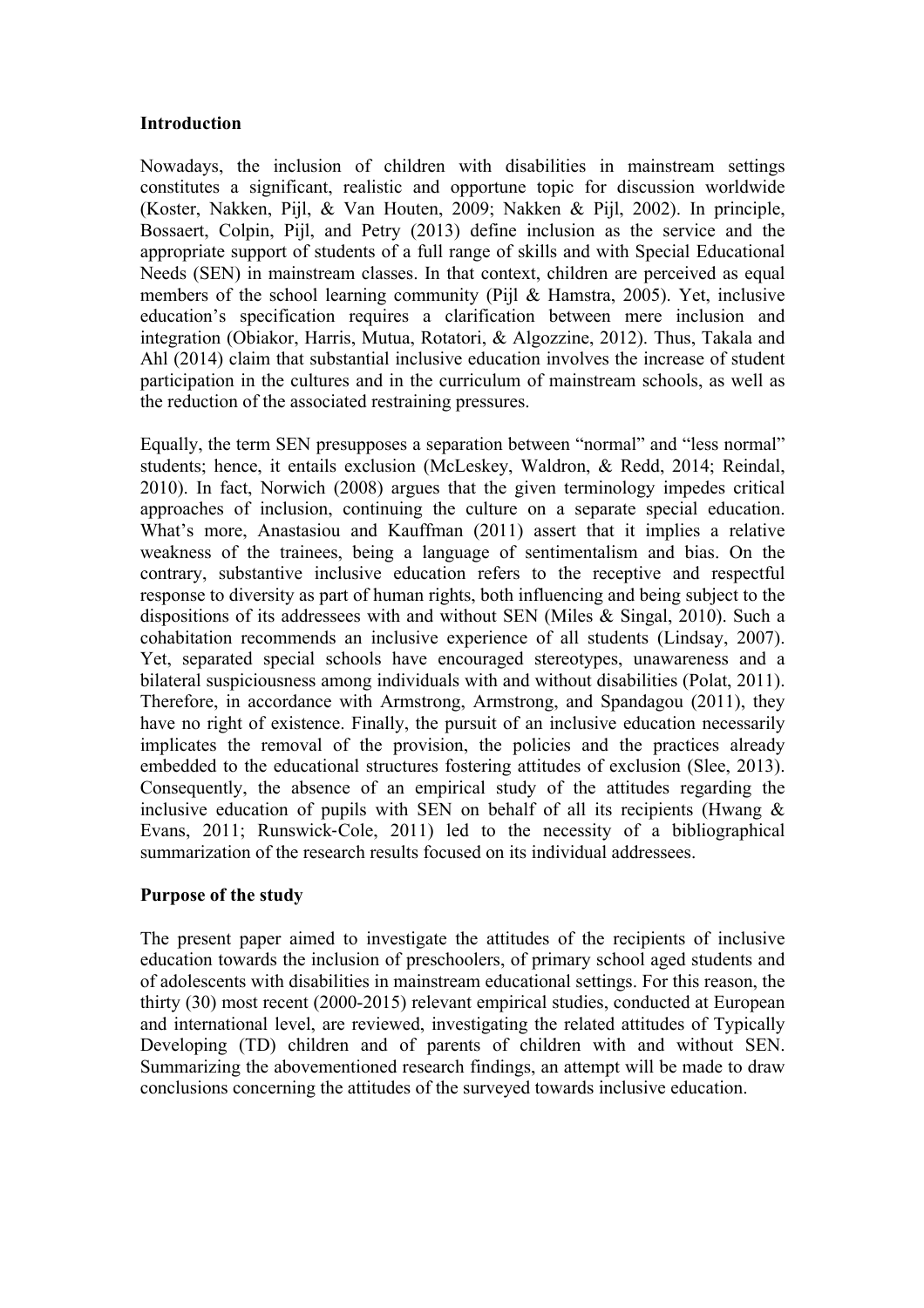## **Method**

Using the keywords of the title of the present paper in English, an online search was carried out, from May until July 2015, via the following databases: ERIC, MEDLINE, PsycARTICLES, PsychINFO, SocINDEX, Elsevier, Wiley, Taylor and Francis, and Springer. During this procedure, the initial about 6,000 results were limited to the final 30 studies, due to the search criteria of research papers published from the year 2000 and onwards, comprising empirical and measurable data.

## **Review of the literature**

#### **Attitudes of parents of TD children**

By majority, inclusion is considered beneficial for both preschoolers with and without SEN (Rafferty & Griffin, 2005). In that regard, the parental acknowledgement that participation in inclusive classrooms supports developmental diversity's acceptance by TD preschool children has been observed (Seery, Davis, & Johnson, 2000). However, some parents express concerns that their children might develop undesirable behaviors (Peck, Staub, Gallucci, & Schwartz, 2004). In addition, reservations are expressed about the adopted inclusive classroom practices (Tichenor, Heins, & Piechura-Couture, 2000), the staff qualifications' adequacy (Leyser & Kirk, 2004) and the appropriate guiding and supportive teaching resources' availability (Kalyva, Georgiadi, & Tsakiris, 2007). Moreover, the classrooms' size (Peck et al., 2004) and the school district's commitment in providing coordinated services of quality are highlighted (Tichenor et al., 2000).

Further parental concerns are depicted regarding the potential low interest, the expectations and the disappointment of TD children owing to an unequal distribution of studying and grading among pupils (Stahmer, Carter, Baker, & Miwa, 2003). Additionally, time management difficulties for disciplining or keeping up with children with SEN are noted (Tafa & Manolitsis, 2003). What's more, it has been observed that Greek parents who viewed positively their eventual personal interaction with a child with SEN were less positive to allow the same to their TD child (Tafa  $\&$ Manolitsis, 2003). On the contrary, Kalyva et al. (2007) recorded broad positive corresponding attitudes. Lastly, it has been inferred that progressive student exposure to inclusive frameworks reduces parental concerns (Leyser & Kirk, 2004).

## **Influential factors**

Contradictory findings exist respecting the effect of parents' age, gender and educational level on their attitudes (Kalyva et al., 2007; Leyser & Kirk, 2004; Tafa & Manolitsis, 2003; Tichenor et al., 2000). Nevertheless, such stances are positively influenced by the parental experience with a child with SEN in class (Peck et al., 2004) and by the disabilities' severity (Rafferty & Griffin, 2005).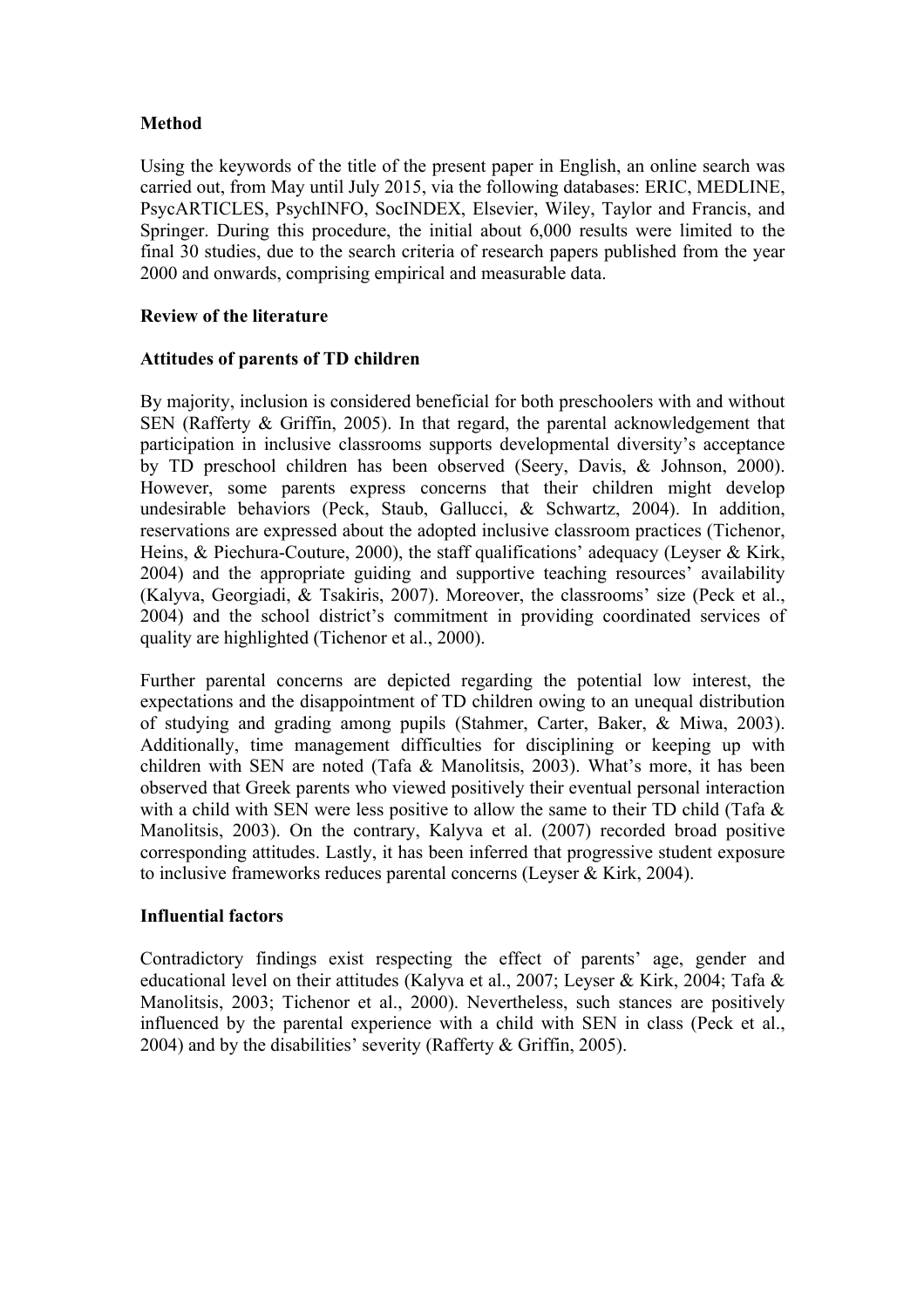## **Attitudes of parents of children with SEN**

#### **Attitudes of parents of children with moderate and/ or severe disabilities**

Parents of children with severe SEN express support and satisfaction for the outcomes of inclusive education, particularly for its social benefits (Gallagher et al., 2000; Mandell & Salzer, 2007). In particular, associated attitudes regarding pupils with Down syndrome (De Boer & Munde, 2014; Palmer, Fuller, Arora, & Nelson, 2001) and autism (Abu-Hamour & Muhaidat, 2014; Mandell & Salzer, 2007; Whitaker, 2007) are recorded. Likewise, gratification for TD children's behavioral modelling on their peers with SEN is observed (Gallagher et al., 2000; Leyser & Kirk, 2004). Nonetheless, following the admission to inclusive programs, parental reservations about the insufficient teachers' training (Whitaker, 2007) and concerns regarding students' social integration as well as academic progress are set forth (Palmer et al., 2001; Seery, Davis, & Johnson, 2000). Also, some parents worry that their children might become socially isolated (De Boer & Munde, 2014) and harass or be harassed either verbally or physically by their TD peers (Rafferty et al., 2001). Further concerns are recorded towards the qualitatively inadequate instruction, the possible teacher burnout (Abu-Hamour & Muhaidat, 2014; Whitaker, 2007) and the lack of support from the latter and from TD classmates' parents (Gallagher et al., 2000). Finally, doubts about student transportation's constraints and as to the likelihood of an interventional failure due to the respective student disabilities' severity are indicated (Palmer et al., 2001).

#### **Attitudes of parents of children with mild cognitive deficits and/ or Learning Disabilities (LD)**

Parents of pupils with mild and/ or moderate disabilities (e.g. LD, behavioral disorders and mild intellectual disabilities) support their children's inclusion in mainstream schools (Elkins, Van Kraayenoord, & Jobling, 2003; Leyser & Kirk, 2004). Corresponding parental satisfaction exists in reference to the benefits of preschool (Seery, Davis, & Johnson, 2000) and of primary school aged students (Rafferty et al., 2001). Conversely, parental concerns have been expressed with regard to the reintegration of pupils with LD in mainstream primary school classrooms (Runswick-Cole, 2008). In addition, similar stances have been recorded for including adolescents with mild to moderate cognitive disabilities in general upper secondary education (Eizein, 2009). In such cases, special education or partial inclusion settings have been supported (Hotulainen & Takala, 2014; Runswick-Cole, 2008).

#### **Influential factors**

Favorable attitudes towards inclusion are determined by parents' demographic, sociocultural and socio-economic features, with a lead of younger, more educated and less affluent women (Runswick-Cole, 2008; Seery et al., 2000). Moreover, they are based on personal inclusive experiences (Elkins et al., 2003; Leyser & Kirk, 2004; Palmer et al., 2001). Likewise, the family status of single parent families, as well as the small number of children are accordingly related (De Boer & Munde, 2014; Eizein, 2009; Gallagher et al., 2000). Furthermore, parents' attitudes are positively affected by the low severity of their child's diagnosis, the small student age and the satisfactory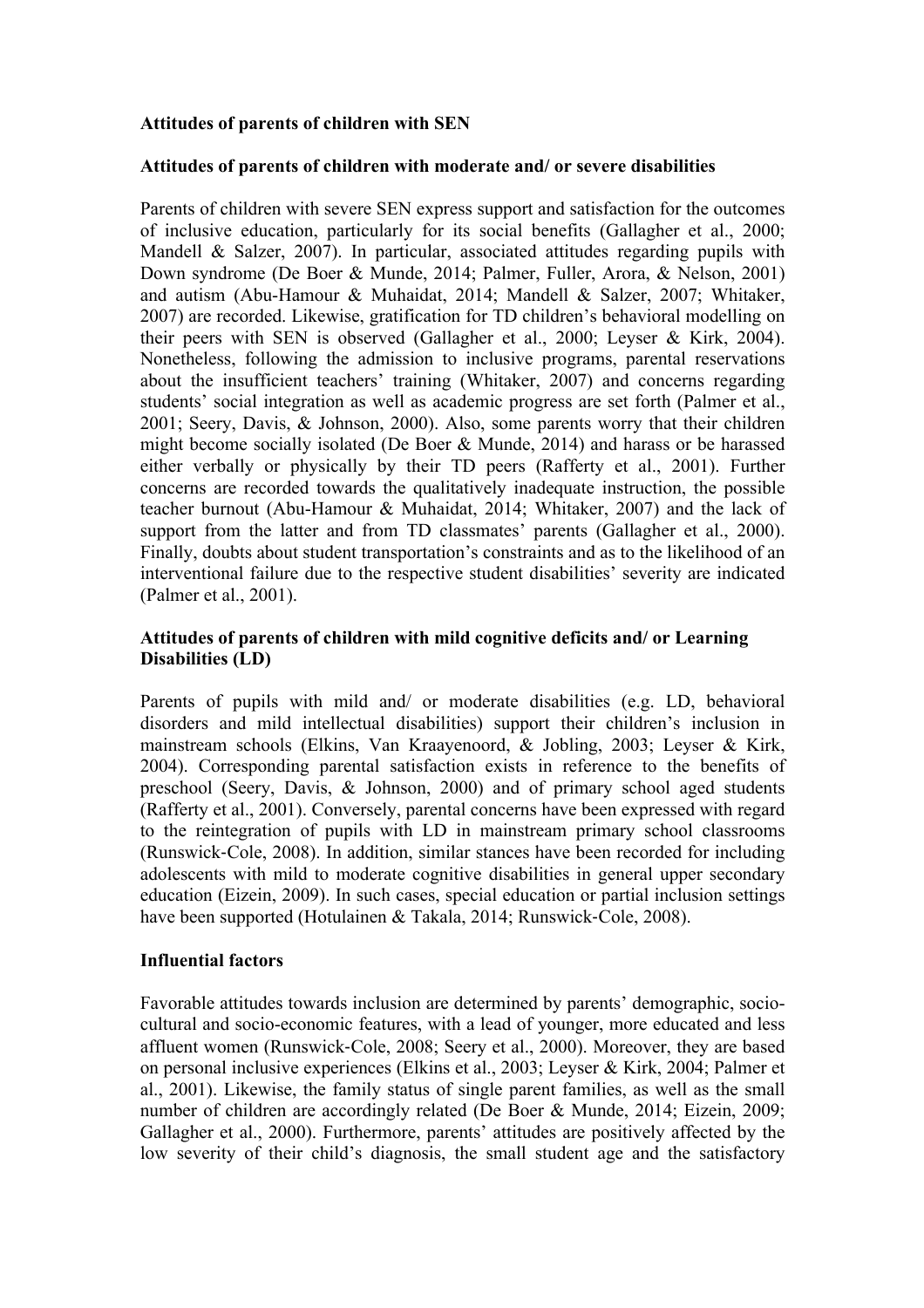current inclusive school placement (Abu-Hamour & Muhaidat, 2014; Mandell & Salzer, 2007; Whitaker, 2007).

## **Attitudes of TD children**

A superficial acceptance rather than a reciprocal inclusive interaction of TD pupils with their classmates of multisensorial disabilities has been observed (Nikolaraizi  $\&$ De Reybekiel, 2001). Correspondingly, Ferguson (2008) concluded that the academic coexistence of TD students with children with motor disabilities in inclusive settings did not necessarily entail the integration of the latter. In fact, Marshall, Stojanovik, and Ralph (2002) recorded an "internal exclusion" in schools and a continuous tendency of labelling of children with mild SEN. Lastly, both De Boer, Pijl, Minnaert, and Post (2014) and Nikolaraizi et al. (2005) deducted the innate and intense negative students' attitudes regarding the inclusion of children beyond the presumed "normal range".

## **Influential factors**

Positive student attitudes are displayed in terms of including pupils with physical, rather than those with emotional, intellectual or multiple disabilities (Kalyva & Agaliotis, 2009; Panagiotou, Evaggelinou, Doulkeridou, Mouratidou, & Koidou, 2011) or even with LD (Gasser, Malti, & Buholzer, 2014; Nepi, Fioravanti, Nannini, & Peru, 2015). Comparably, a negative lead of boys and of students who do not assume a tutor role during inter-student interactions is noted (Laws & Kelly, 2005), depending on the taught courses (De Boer et al., 2014; Nikolaraizi et al., 2005). Furthermore, disabilities of low functionality, e.g. Autism Spectrum Disorders (ASD), cause more intense negative and less social stances in inclusive, rather than in mainstream educational settings, with student views aggravating in proportion to the respondents' age increase (Mavropoulou & Sideridis, 2014; Tonnsen & Hahn, 2015).

One of the main factors influencing the attitudes of TD students towards integrating children with SEN is the family environment, especially the impact of parental attitudes, in particular of mothers (Laws, & Kelly, 2005; Nepi et al., 2015), more than of school teachers (Ferguson, 2008; Gasser et al., 2014; Kalyva & Agaliotis, 2009). However, the opposite has also been observed (Tonnsen & Hahn, 2015). Finally, inclusive student attitudes are fueled bidirectionally with friendship establishment trends (Marshall et al., 2002; Mavropoulou & Sideridis, 2014; Nikolaraizi et al., 2005).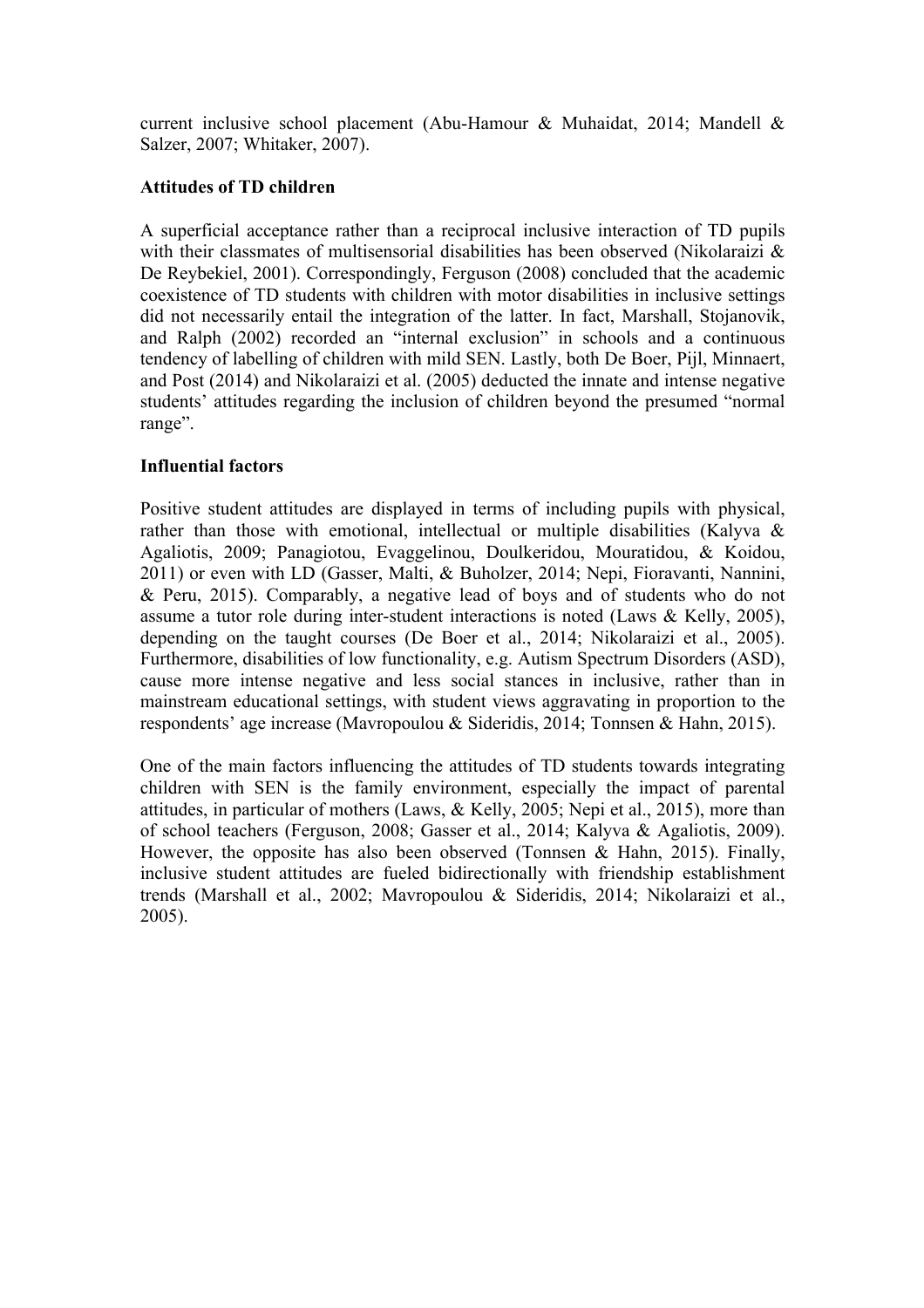#### **Conclusions**

Generally, it is deduced that the inclusion of students with disabilities in mainstream educational settings constitutes a field of expression of various and multifactorial attitudes. Firstly, regardless of the student age, parents of TD children and of children with mild SEN utter conflicting stances. Secondly, parents of children with moderate and/ or severe disabilities by majority assess positively the inclusive inter-student interactions. Particularly, the first and the latter formulate concerns regarding the arrangement of parameters associated with the teaching process and as regards to supporting pupils with and without SEN. What's more, the attitudes of parents of TD children are unrelated to their gender, age and educational level, whereas the attitudes of parents of children with SEN depend on their demographic, socio-cultural and socio-economic characteristics, in relation to their children's age and diagnosis; the stances of both depend on their personal inclusive experiences. Thirdly, TD children by majority express adverse attitudes towards integration, with a precedence of boys and in relation to the students' SEN, less of motor disabilities and more of ASD. Fourthly, TD children's attitudes are influenced by the corresponding parental and schoolteachers' views, with a head start of the first.

However, certain research limitations of internal and external validity and reliability are posed, given the size of each population sample, as well as its selection and allocation procedure. Equally, the case by case data collection and statistical analysis proceedings do not permit the generalization of the aforementioned conclusions. Thus, future research should focus on the settlement of these specific methodological issues. Also, it could concentrate on the broader intercultural and concurrent examination of particular disabilities and on the interaction of individual influential factors regarding the respective attitudes expressed, both at in-school and at extracurricular level. At the same time, it might be helpful to use open-ended interview questions on a wider scale, in order to examine in greater detail the feelings of the surveyed. In conclusion, specialized or individualized interventional programs ought to be developed and documented by research, promoting multiply and systematically the broad integration of students with SEN.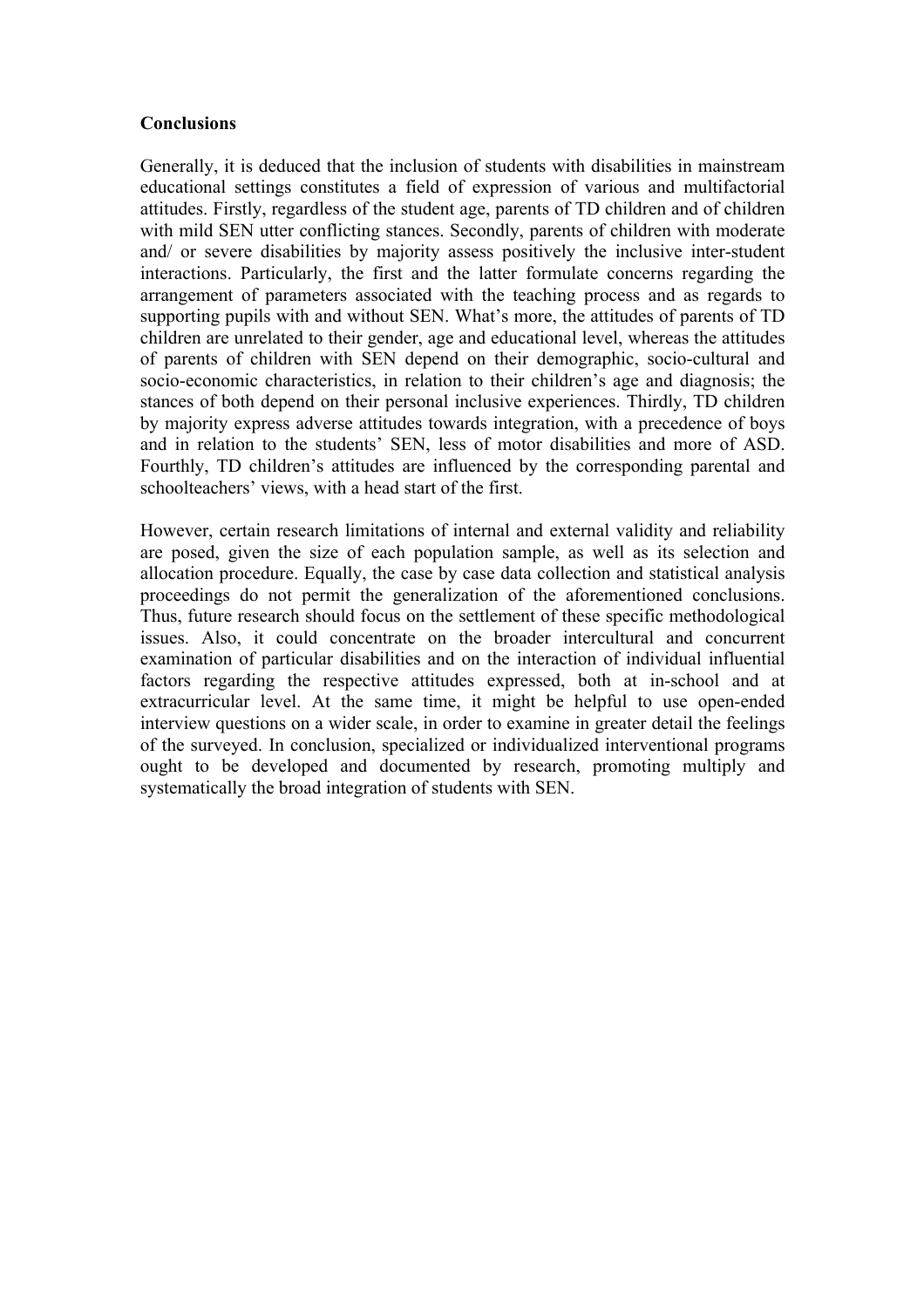#### **References**

Abu-Hamour, B., & Muhaidat, M. (2014). Parents' attitudes towards inclusion of students with autism in Jordan. *International Journal of Inclusive Education*, *18*(6), 567-579. doi: 10.1080/13603116.2013.802026

Anastasiou, D., & Kauffman, J. M. (2011). A social constructionist approach to disability: Implications for special education. *Exceptional Children*, *77*(3), 367-384. doi: 10.1177/001440291107700307

Armstrong, D., Armstrong, A. C., & Spandagou, I. (2011). Inclusion: by choice or by chance? *International Journal of Inclusive Education*, *15*(1), 29-39. doi: 10.1080/13603116.2010.496192

Bossaert, G., Colpin, H., Pijl, S. J., & Petry, K. (2013). Truly included? A literature study focusing on the social dimension of inclusion in education. *International Journal of Inclusive Education*, *17*(1), 60-79. doi: 10.1080/13603116.2011.580464

De Boer, A. A., & Munde, V. S. (2014). Parental Attitudes Toward the Inclusion of Children With Profound Intellectual and Multiple Disabilities in General Primary Education in the Netherlands. *The Journal of Special Education, 48*(2), 135-148. doi: 10.1177/0022466914554297

De Boer, A., Pijl, S. J., Minnaert, A., & Post, W. (2014). Evaluating the effectiveness of an intervention program to influence attitudes of students towards peers with disabilities. *Journal of autism and developmental disorders*, *44*(3), 572-583. doi: 10.1007/s10803-013-1908-6

Eizein, H. L. (2009). Attitudes toward inclusion of children with special needs in regular schools (A case study from parents' perspective). *Educational Research and Reviews*, *4*(4), 164-172. Retrieved from http://www.academicjournals.org/journal/ERR/article-abstract/BD9031B3868

Elkins, J., Van Kraayenoord, C. E., & Jobling, A. (2003). Parents' attitudes to inclusion of their children with special needs. *Journal of Research in Special Educational Needs*, *3*(2), 122-129. doi: 10.1111/1471-3802.00005

Ferguson, J. M. (2008). High school students' attitudes toward inclusion of handicapped students in the regular education classroom. *The Educational Forum 63*(2), 173-179. doi: 10.1080/00131729908984409

Gallagher, P. A., Floyd, J. H., Stafford, A. M., Taber, T. A., Brozovic, S. A., & Alberto, P. A. (2000). Inclusion of students with moderate or severe disabilities in educational and community settings: Perspectives from parents and siblings. *Education and Training in Mental Retardation and Developmental Disabilities, 35*(2), 135-147. Retrieved from http://www.jstor.org/stable/23879938

Gasser, L., Malti, T., & Buholzer, A. (2014). Swiss children's moral and psychological judgments about inclusion and exclusion of children with disabilities. *Child development*, *85*(2), 532-548. doi: 10.1111/cdev.12124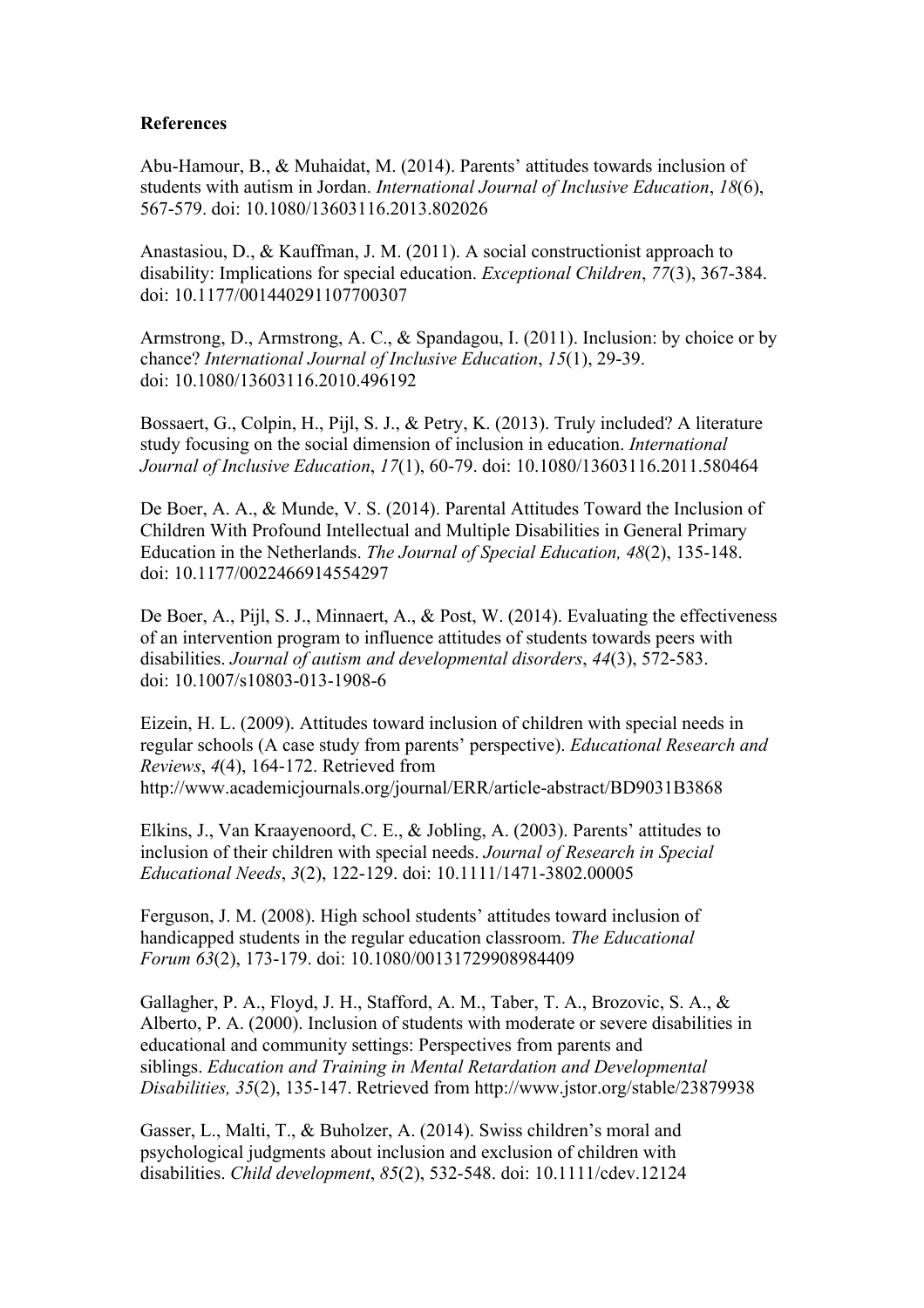Hotulainen, R., & Takala, M. (2014). Parents' views on the success of integration of students with special education needs. *International Journal of Inclusive Education*, *18*(2), 140-154. doi: 10.1080/13603116.2012.759630

Hwang, Y. S., & Evans, D. (2011). Attitudes towards inclusion: gaps between belief and practice. *International journal of special education*, *26*(1), 136-146. Retrieved from http://eprints.qut.edu.au/34074/3/34074a.pdf

Kalyva, E., & Agaliotis, I. (2009). Can contact affect Greek children's understanding of and attitudes towards peers with physical disabilities? *European Journal of Special Needs Education*, *24*(2), 213-220. doi: 10.1080/08856250902793701

Kalyva, E., Georgiadi, M., & Tsakiris, V. (2007). Attitudes of Greek parents of primary school children without special educational needs to inclusion. *European journal of special needs education*, *22*(3), 295-305. doi: 10.1080/08856250701430869

Koster, M., Nakken, H., Pijl, S. J., & Van Houten, E. (2009). Being part of the peer group: A literature study focusing on the social dimension of inclusion in education. *International Journal of Inclusive Education*, *13*(2), 117-140. doi: 10.1080/13603110701284680

Laws, G., & Kelly, E. (2005). The attitudes and friendship intentions of children in United Kingdom mainstream schools towards peers with physical or intellectual disabilities. *International Journal of Disability, Development and Education*, *52*(2), 79-99. doi: 10.1080/10349120500086298

Leyser, Y., & Kirk, R. (2004). Evaluating inclusion: An examination of parent views and factors influencing their perspectives. *International Journal of Disability, Development and Education*, *51*(3), 271-285. doi: 10.1080/1034912042000259233

Lindsay, G. (2007). Educational psychology and the effectiveness of inclusive education/ mainstreaming. *British Journal of Educational Psychology*, *77*(1), 1-24. doi: 10.1348/000709906X156881

Mandell, D. S., & Salzer, M. S. (2007). Who joins support groups among parents of children with autism? *Autism*, *11*(2), 111-122. doi: 10.1177/1362361307077506

Marshall, J., Stojanovik, V., & Ralph, S. (2002). 'I never even gave it a second thought': PGCE students' attitudes towards the inclusion of children with speech and language impairments. *International Journal of Language & Communication Disorders*, *37*(4), 475-489. doi: 10.1080/1368282021000008892

Mavropoulou, S., & Sideridis, G. D. (2014). Knowledge of autism and attitudes of children towards their partially integrated peers with autism spectrum disorders. *Journal of autism and developmental disorders*, *44*(8), 1867-1885. doi: 10.1007/s10803-014-2059-0

McLeskey, J., Waldron, N. L., & Redd, L. (2014). A case study of a highly effective, inclusive elementary school. *The Journal of Special Education*, *48*(1), 59-70. doi: 10.1177/0022466912440455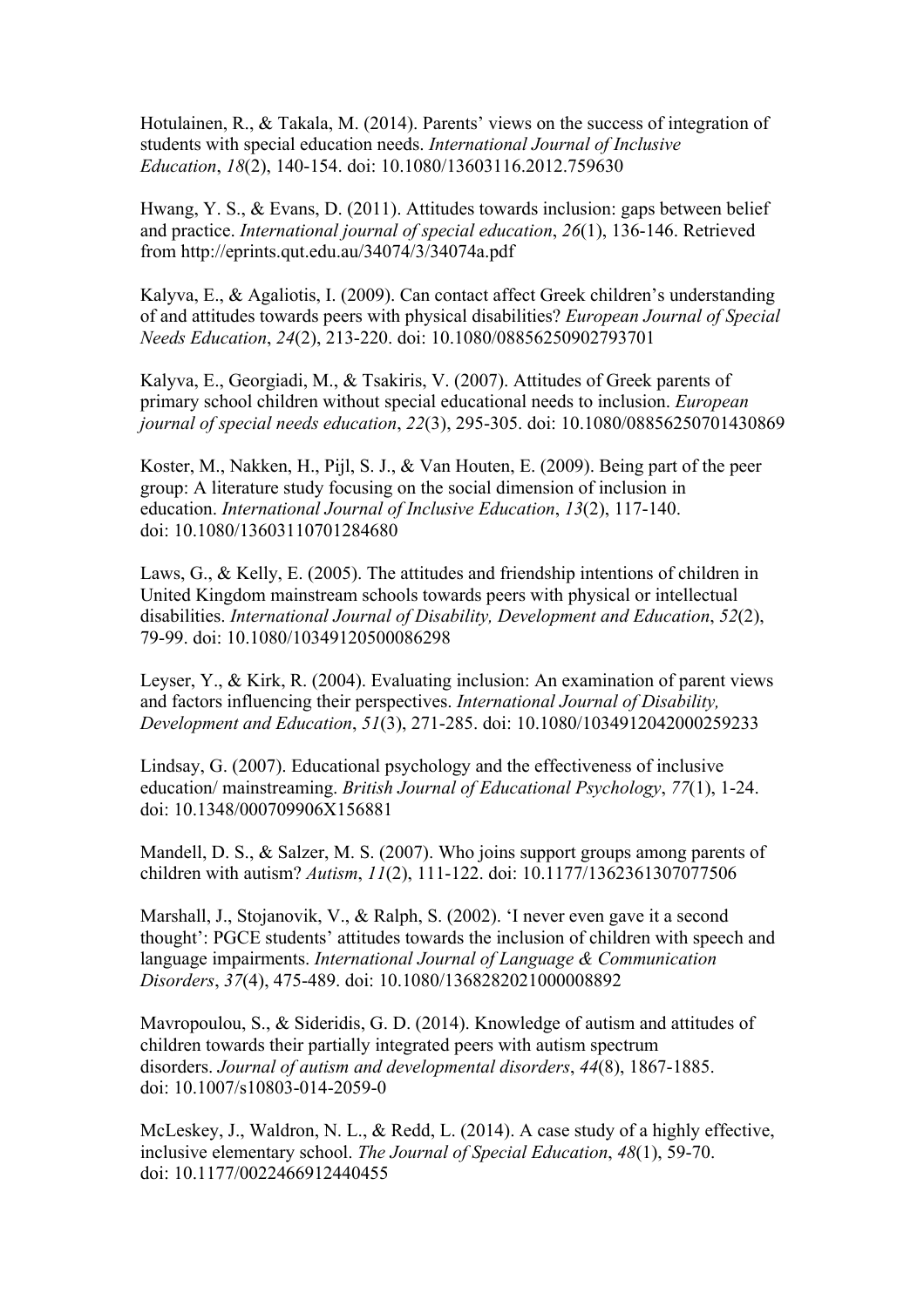Miles, S., & Singal, N. (2010). The Education for All and inclusive education debate: conflict, contradiction or opportunity? *International Journal of Inclusive Education*, *14*(1), 1-15. doi: 10.1080/13603110802265125

Nakken, H., & Pijl, S. J. (2002). Getting along with classmates in regular schools: a review of the effects of integration on the development of social relationships. *International Journal of Inclusive Education*, *6*(1), 47-61. doi: 10.1080/13603110110051386

Nepi, L. D., Fioravanti, J., Nannini, P., & Peru, A. (2015). Social acceptance and the choosing of favourite classmates: a comparison between students with special educational needs and typically developing students in a context of full inclusion. *British Journal of Special Education, 42*(2), 128-151. doi: 10.1111/1467-8578.12096

Nikolaraizi, M., & De Reybekiel, N. (2001). A comparative study of children's attitudes towards deaf children, children in wheelchairs and blind children in Greece and in the UK. *European Journal of Special Needs Education*, *16*(2), 167-182. doi: 10.1080/08856250110041090

Nikolaraizi, M., Kumar, P., Favazza, P., Sideridis, G., Koulousiou, D., & Riall, A. (2005). A cross-cultural examination of typically developing children's attitudes toward individuals with special needs. *International Journal of Disability, Development and Education*, *52*(2), 101-119. doi: 10.1080/10349120500086348

Norwich, B. (2008). Special schools: What future for special schools and inclusion? Conceptual and professional perspectives. *British Journal of Special Education*, *35*(3), 136-143. doi: 10.1111/j.1467-8578.2008.00387.x

Obiakor, F. E., Harris, M., Mutua, K., Rotatori, A., & Algozzine, B. (2012). Making inclusion work in general education classrooms. *Education and Treatment of Children*, *35*(3), 477-490. doi: 10.1353/etc.2012.0020

Palmer, D. S., Fuller, K., Arora, T., & Nelson, M. (2001). Taking sides: Parent views on inclusion for their children with severe disabilities. *Exceptional children*, *67*(4), 467-484. doi: 10.1177/001440290106700403

Panagiotou, A. K., Evaggelinou, C., Doulkeridou, A., Mouratidou, K., & Koidou, E. (2011). Attitudes of 5th and 6th grade Greek students toward the inclusion of children with disabilities in physical education classes after a Paralympic education program. *European Journal of Adapted Physical Activity*, *1*(2), 31-43. Retrieved from http://eujapa.upol.cz/index.php/EUJAPA/article/download/7/6

Peck, C. A., Staub, D., Gallucci, C., & Schwartz, I. (2004). Parent perception of the impacts of inclusion on their nondisabled child. *Research and Practice for Persons with Severe Disabilities*, *29*(2), 135-143. doi: 10.2511/rpsd.29.2.135

Pijl, S. J., & Hamstra, D. (2005). Assessing pupil development and education in an inclusive setting. *International Journal of Inclusive Education*, *9*(2), 181-192. doi: 10.1080/1360311042000331192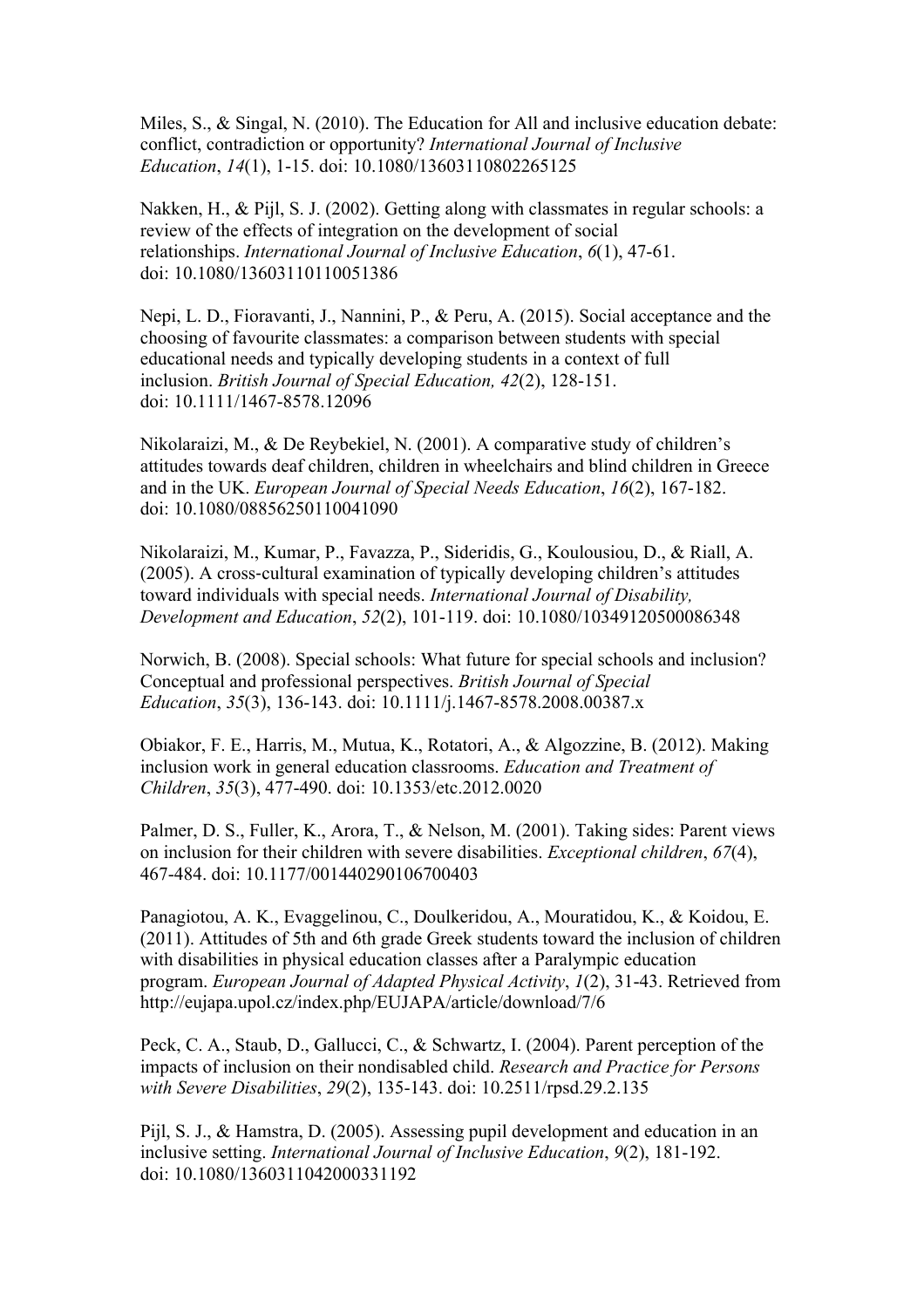Polat, F. (2011). Inclusion in education: A step towards social justice. *International Journal of Educational Development*, *31*(1), 50-58. doi: 10.1016/j.ijedudev.2010.06.009

Rafferty, Y., & Griffin, K. W. (2005). Benefits and risks of reverse inclusion for preschoolers with and without disabilities: Perspectives of parents and providers. *Journal of Early Intervention*, *27*(3), 173-192. doi: 10.1177/105381510502700305

Rafferty, Y., Boettcher, C., & Griffin, K. W. (2001). Benefits and risks of reverse inclusion for preschoolers with and without disabilities: Parents' perspectives. *Journal of Early Intervention*, *24*(4), 266-286. doi: 10.1177/105381510102400403

Reindal, S. M. (2010). What is the purpose? Reflections on inclusion and special education from a capability perspective. *European journal of special needs education*, *25*(1), 1-12. doi: 10.1080/08856250903450806

Runswick-Cole, K. (2008). Research section: Between a rock and a hard place: Parents' attitudes to the inclusion of children with special educational needs in mainstream and special schools. *British Journal of Special Education*, *35*(3), 173-180. doi: 10.1111/j.1467-8578.2008.00390.x

Runswick-Cole, K. (2011). Time to end the bias towards inclusive education? *British Journal of Special Education*, *38*(3), 112-119. doi: 10.1111/j.1467- 8578.2011.00514.x

Seery, M. E., Davis, P. M., & Johnson, L. J. (2000). Seeing Eye-to-Eye: Are Parents and Professionals in Agreement About the Benefits of Preschool Inclusion? *Remedial and Special Education*, *21*(5), 268-319. doi: 10.1177/074193250002100504

Slee, R. (2013). How do we make inclusive education happen when exclusion is a political predisposition? *International Journal of Inclusive Education*, *17*(8), 895-907. doi: 10.1080/13603116.2011.602534

Stahmer, A., Carter, C., Baker, M., & Miwa, K. (2003). Parent perspectives on their toddlers' development: comparison of regular and inclusion childcare. *Early Child Development and Care*, *173*(5), 477-488. doi: 10.1080/0300443032000088267

Tafa, E., & Manolitsis, G. (2003). Attitudes of Greek parents of typically developing kindergarten children towards inclusive education. *European Journal of Special Needs Education*, *18*(2), 155-171. doi: 10.1080/0885625032000078952

Takala, M., & Ahl, A. (2014). Special education in Swedish and Finnish schools: seeing the forest or the trees? *British Journal of Special Education*, *41*(1), 59-81. doi: 10.1111/1467-8578.12049

Tichenor, M. S., Heins, B., & Piechura-Couture, K. (2000). Parent perceptions of a co-taught inclusive classroom. *Education*, *120*(3), 569-575.